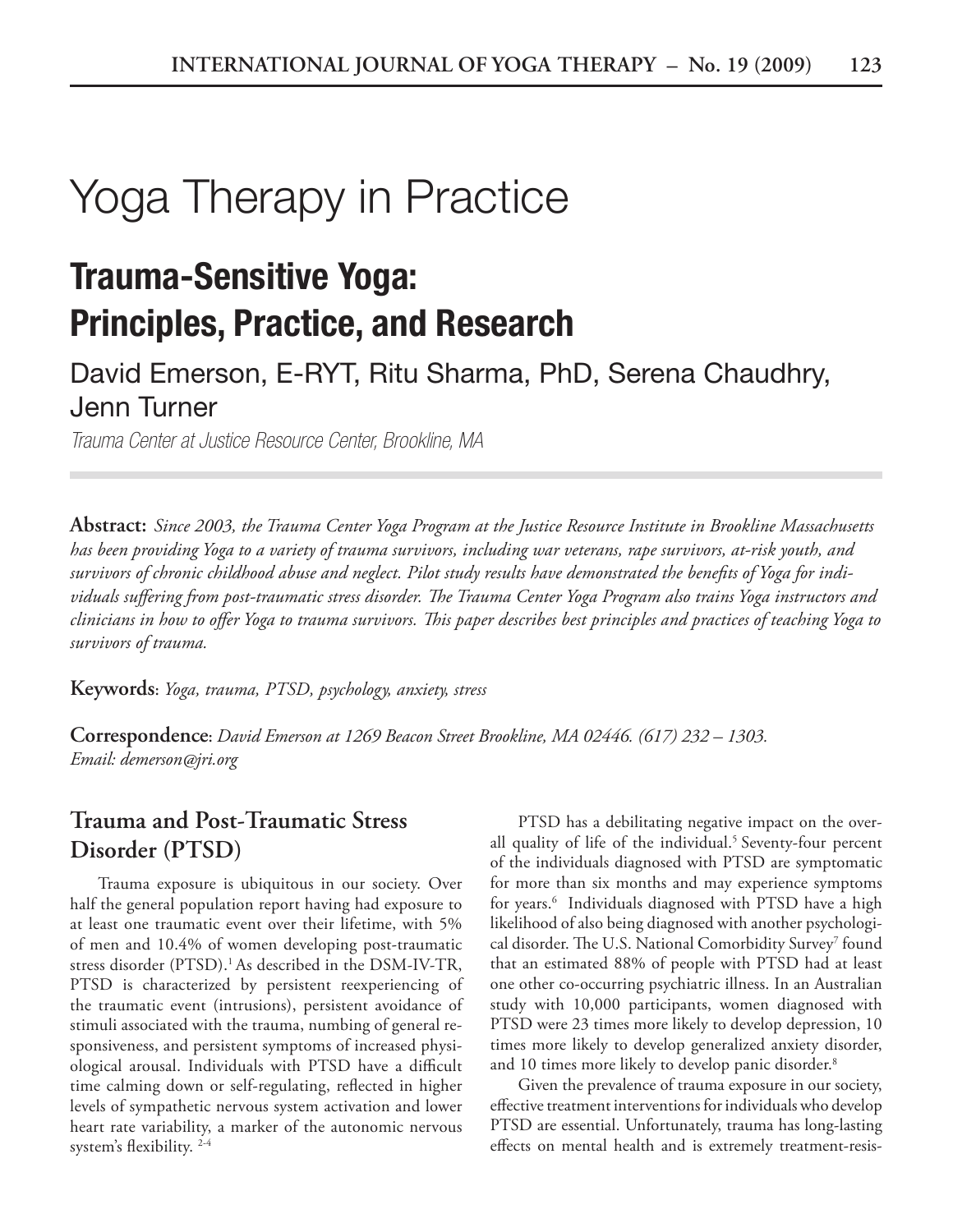tant. Bradley and Westen's meta-analysis of 26 studies found that 45% of therapy clients with PTSD remain significantly symptomatic after treatment, and two-thirds of those who initially responded to treatment relapsed six months after treatment.9 There is a great need to continue to explore more effective treatment interventions and adjunctive therapies for trauma survivors.

## **Yoga for PTSD**

An essential aspect of recovering from trauma is learning ways to calm down, or self-regulate. For thousands of years, Yoga has been offered as a practice that helps one calm the mind and body. More recently, research has shown that Yoga practices, including meditation, relaxation, and physical postures, can reduce autonomic sympathetic activation, muscle tension, and blood pressure, improve neuroendocrine and hormonal activity, decrease physical symptoms and emotional distress, and increase quality of life.10-21 For these reasons, Yoga is a promising treatment or adjunctive therapy for addressing the cognitive, emotional, and physiological symptoms associated with trauma, and PTSD specifically.

## **Overview of the Trauma Center Yoga Program**

The Trauma Center Yoga Program works with traumafocused clinicians to provide ongoing Yoga classes to women and men who are survivors of physical, emotional, and sexual abuse and neglect, or other severe traumas. Group Yoga classes are offered in a variety of settings, from the Trauma Center itself to veterans centers, residential schools for teens, domestic violence shelters, rape crisis centers, and other community and residential facilities.

Our work at the Trauma Center Yoga Program is based on the clinical premise that the experience of trauma affects the entire human organism—body, mind, and spirit—and that the whole organism must be engaged in the healing process.1-2 Traditional trauma therapy is talk-based and focuses on the mind, the story, tending to neglect the physical, visceral, and body-based dimension of trauma. Yoga, when skillfully employed, can uniquely address the physical needs of a trauma survivor, and provide a way for a trauma survivor to cultivate a friendly relationship to his or her body through gentle breath and movement practices.

Our primary mentor from within the clinical community is Dr. Bessel van der Kolk, a world-renowned leader in the research and treatment of PTSD. Dr. van der Kolk was among those responsible for codifying the original diagnosis of PTSD after the Vietnam War. The Yoga program was developed by Yoga teacher David Emerson in consultation with Dr. van der Kolk. Over the years, we have had several Yoga teachers from the Boston area teaching classes with us and contributing their thoughts and experiences. Many of our most successful trauma-sensitive Yoga teachers have Kripalu training, and we have noticed that this particular training seems to be especially conducive to developing a trauma-sensitive perspective on Yoga. We also used feedback from students as a primary driving force behind the development of the Trauma Center Yoga Program.

All Trauma Center Yoga teachers are registered with the Yoga Alliance at the 200-hour level or higher and have also completed our 40-hour certificate program. This intensive training includes presentations by Dr. van der Kolk and other senior trauma clinicians, as well as an in-depth investigation into the principles and practices of trauma-sensitive Yoga outlined below. The 40-hour certificate program empowers trained Yoga instructors to integrate trauma-sensitive principles into their existing classes or to start new traumasensitive classes. We have also developed a two-day training program for clinicians who are interested in bringing some Yoga into their clinical practice. Over the past two years, we have trained hundreds of clinicians from all over the United States and beyond working with trauma survivors.

#### **Research on Yoga at the Trauma Center**

The Trauma Center conducted a pilot study to examine the impact of its Yoga program on PTSD symptoms. The aim of this study (also described in van der Kolk & Yehuda  $2006$ <sup>1</sup> was to investigate the feasibility of having trauma survivors participate in Yoga and to compare the effects of group Yoga classes to a structured group-treatment intervention. The participants (16 women between the ages of 25 and 55) were randomly assigned to either eight sessions of a gentle 75-minute Hatha Yoga class or to a Dialectical Behavior Therapy (DBT) group. Changes in symptoms were assessed through self-report inventories measuring the severity of PTSD symptoms, positive and negative affect, and body awareness.

 After eight weeks, the Yoga participants showed improvements in all dimensions of PTSD, an increase in positive affect and decrease in negative affect, and an increase in their physical vitality and body attunement. Compared to DBT participants, Yoga participants reported a greater reduction in frequency of all PTSD symptoms and severity of hyperarousal symptoms, as well as greater gains in vitality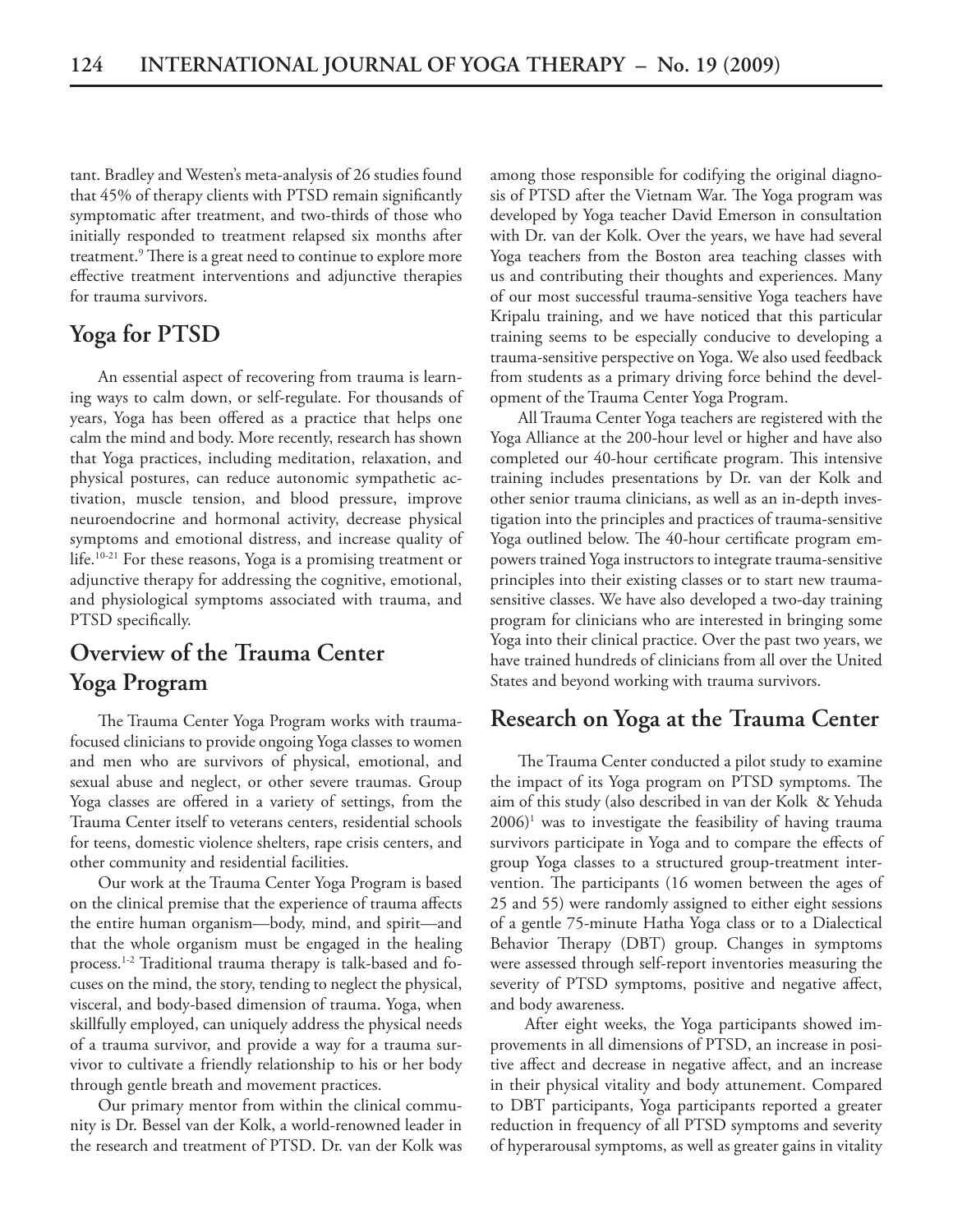and body attunement. Although the results of this study did not reach statistical significance due to small sample size, Yoga appears to positively affect self-regulation and decrease hyperarousal, and these benefits may match or exceed those of the more commonly utilized DBT-skills intervention.

Given the positive initial findings of the pilot study, we are currently studying the effects of Yoga on heart rate variability among trauma survivors, as well as conducting a larger randomized, single-blind, controlled study examining the efficacy of Yoga in comparison with a women's health awareness control group. This current study is looking at women with PTSD who have been treatment resistant even after several years of some type of PTSD intervention, such as traditional talk therapy. We are examining whether Yoga can improve the constellation of PTSD symptoms, multiple somatic complaints, social and occupational impairment, and high healthcare utilization that has been documented in hundreds of thousands of female trauma survivors in the United States. Overall, we hope these research projects will provide more evidence about whether Yoga can not only help individuals reduce PTSD symptoms but also improve their overall health and functioning.

## **Principals and Practice of Trauma-Sensitive Yoga**

To make Yoga accessible to trauma survivors, we have modified the average Yoga studio-style class. To guide us in these modifications, we have identified at least five aspects of a Yoga class that may require special consideration: Environment, Exercises, Teacher Qualities, Assists, and Language. Each of these domains must be modified to accommodate a trauma-sensitive Yoga class.

#### *Environment*

The Trauma Center's Yoga Program is offered in a number of different environments. However, we strive to make each environment as welcoming as possible for trauma survivors. The main concern is providing a space in which participants feel safe and less vulnerable. The following simple suggestions can help to ensure this.

- If there are publicly exposed windows, cover them.
- Lighting should be soft, but not too dark.
- Mirrors can be an unhelpful distraction. There may be mirrors present, but you can arrange the class space so that participants are not facing them.
- Do your best to minimize external noise. If you are in a city and there is traffic sound, that's OK—just do your best.
- Make sure that no one will be walking in and out of the room inadvertently during the class (e.g., UPS or maintenance).
- Make sure you have enough props for everyone, including chairs for any chair-based work.

#### *Exercises*

There are many ways to structure a Yoga practice. A typical Trauma Center Yoga class begins with a seated centering and series of warm-ups, including gentle neck stretches and shoulder rolls. The goal of the teacher during the opening of the class is to set a tone of safety, gentleness, and nonjudgmental self-study that can be maintained throughout the session and eventually beyond the mat.

The longest portion of the class is made up of typical Yoga postures. Because we have such a variety of groups, from young Marines just back from Iraq to older adult survivors of chronic childhood abuse and neglect, the posture choices will vary. We might emphasize strength-oriented postures with the Marines; we will tend toward gentler poses for students who have been less physically active prior to starting Yoga. The important thing is that whatever we offer, we do so in a trauma-sensitive way.

The ending of the class may vary as well. In some cases, we end with *savasana* (relaxation pose) if folks are comfortable lying down with their eyes closed. In other cases, such as if the group is particularly hypervigilant or hyperaroused, we might end in a seated rest. In every class, we always give students the option to choose a resting posture that works best for them. In most classes, there will be some folks lying on their back, others lying on one side, and still others sitting with their eyes open. Our intention here is for our students to take some control over their experience, and to find what is most restful for them.

We always want to give several options, not just in relaxation but in any posture: "If this doesn't work, try this or this." The big constant in trauma-sensitive Yoga is the instruction "If this is uncomfortable to you for any reason, you can always come out of the posture and come back to your mindful breathing." We are teaching trauma survivors to identify what is happening right now in their bodies. If they detect pain on any level, we hope they become willing and able to say "No, I will not be in pain. My opinion about what is happening to me matters, and I can take control." These are the therapeutic moments in class, and they are extremely valuable.

Our experience suggests that trauma-sensitive Yoga is more about the "how" than the "what." That said, there are some posture groups, especially hip openers, that have been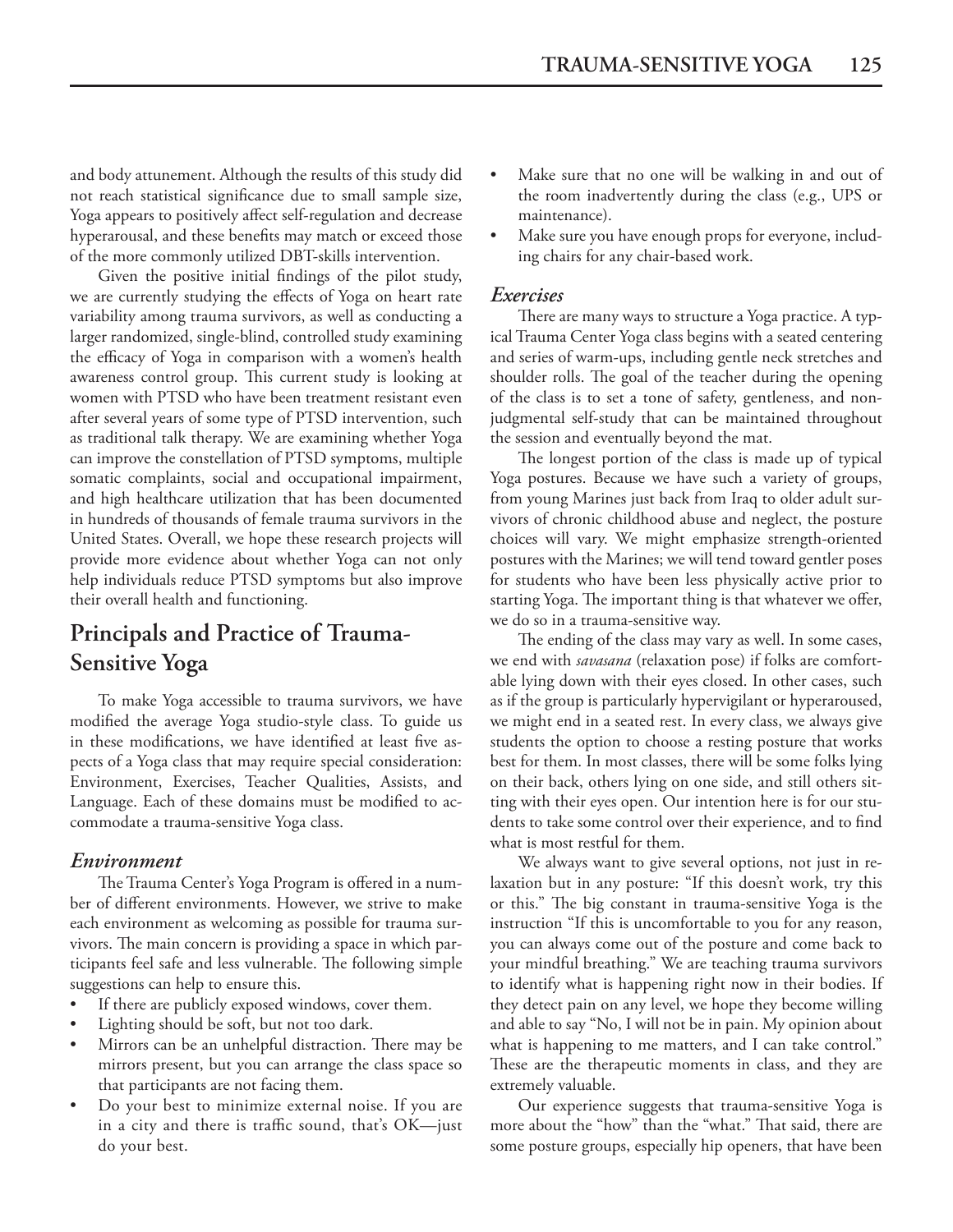particularly difficult for many trauma survivors in our classes. Because hip openers can be very important postures, we don't want to rule them out, but we have learned to present them in a progressive fashion. For example, we would not introduce happy baby pose, or any other supine hip opener, to a new group. We might start with a seated pose like *janu sirsasana* (head-to-knee pose) for many weeks and then move to *baddha konasana* (bound-angle pose). The next step might be something like supine knees-to-chest, one leg at a time at first. Finally, it is always important to give students control over what they are doing with their body, so a simple "If this is uncomfortable for any reason," is a necessary part of hip openers as with every other posture.

#### *Teacher Qualities*

We have found that a successful trauma-sensitive Yoga teacher is one who is present and positive; one who is engaged, welcoming, and approachable; one who is very competent and at ease with the Yoga material, but invites feedback and is willing to listen; and most importantly, one who makes changes when things are not working. A teacher who can be directive but also extend an open invitation to the students to have their own experience ("Try lifting your arms up, and if that is uncomfortable for any reason, you may bring your arms back to your sides") will do well in this setting.

Problems arise when the Yoga teacher tries to be a trauma expert, or tries to control the experience of the student, for example, by stating things like "This posture is difficult for trauma survivors," or "This posture should feel really good."

We also recommend some basic things teachers can do to make students more comfortable:

- Dress conservatively to minimize any distraction.
- Be in the room before anyone arrives if possible, and extend a verbal "welcome" to each student each class.
- Do not move around a lot; make it easy for students to know where you are at any point throughout the class (no surprises).
- • Demonstrate a welcoming and accepting attitude throughout class, for example, by smiling and keeping things light, rather than being strict and critical.
- • Consider your pace of instruction. In general, a slow pace works better than a rapid pace. We are teaching folks to take some time with their bodies, and we don't want to rush them through it. There is also such a thing as too much time in a pose, so aim for a good rhythm where students have time to understand and experience the pose, without the time to dissociate or drift off.

#### *Assists*

For many trauma survivors, physical assists are a clinical issue and should be treated with great care and attention. We do not offer physical assists for the first several months of an open Yoga class and would suggest not doing physical assists at all if your class is limited to several weeks in duration. Verbal assists, however, can be very valuable and will show that you are attending to your students in a nurturing way, while respecting their physical space and the integrity of those boundaries. For example, rather than physically adjust a student's posture, you might suggest that the student try a block or blanket to make a posture more accessible. We recommend that instructors focus first on assisting for safety and then comfort/accessibility. We do offer physical assists in some of our long-term classes, and we have found these can have therapeutic value, such as helping people tolerate nurturing, positive touch from another. However, we are primarily helping people develop self-knowledge and friendliness toward their own bodies. After some time, physical assists might serve these ends, but not necessarily.

#### *Language*

Most Yoga classes involve a considerable amount of talking by the Yoga teacher. At the Trauma Center Yoga Program, we believe that what the Yoga teacher says and how he or she says it is of utmost importance.

When we sat down as a group of Yoga teachers beginning to build the program, we discussed examples of instructions we had been given in actual Yoga classes at good, reputable studios and health clubs. Here are some examples: "Push just a little further," "Hold just a little longer," "Shine your nipples to the front of the room," and "Imagine I am going to come up and punch you in the stomach—I really want to feel that strong belly." You may have heard instructions like these in your own Yoga classes. Maybe they made a strong impression and made you cringe, or maybe not. For trauma survivors, however, these kinds of instructions could trigger trauma-related symptoms and would probably spell the end of Yoga for them.

It was easy for us to decide that we weren't going to use the word "nipple" in class, and we wouldn't threaten to punch our students. What was more interesting to us was that we realized much of the language used by Yoga teachers involves the teachers trying to get students to do something, to push a little farther, or to try a little harder. We decided that trauma-sensitive Yoga was not so much about *getting students to do something* but more about *inviting them to try something*. As a result of this decision, we came up with what we call Invitatory Language.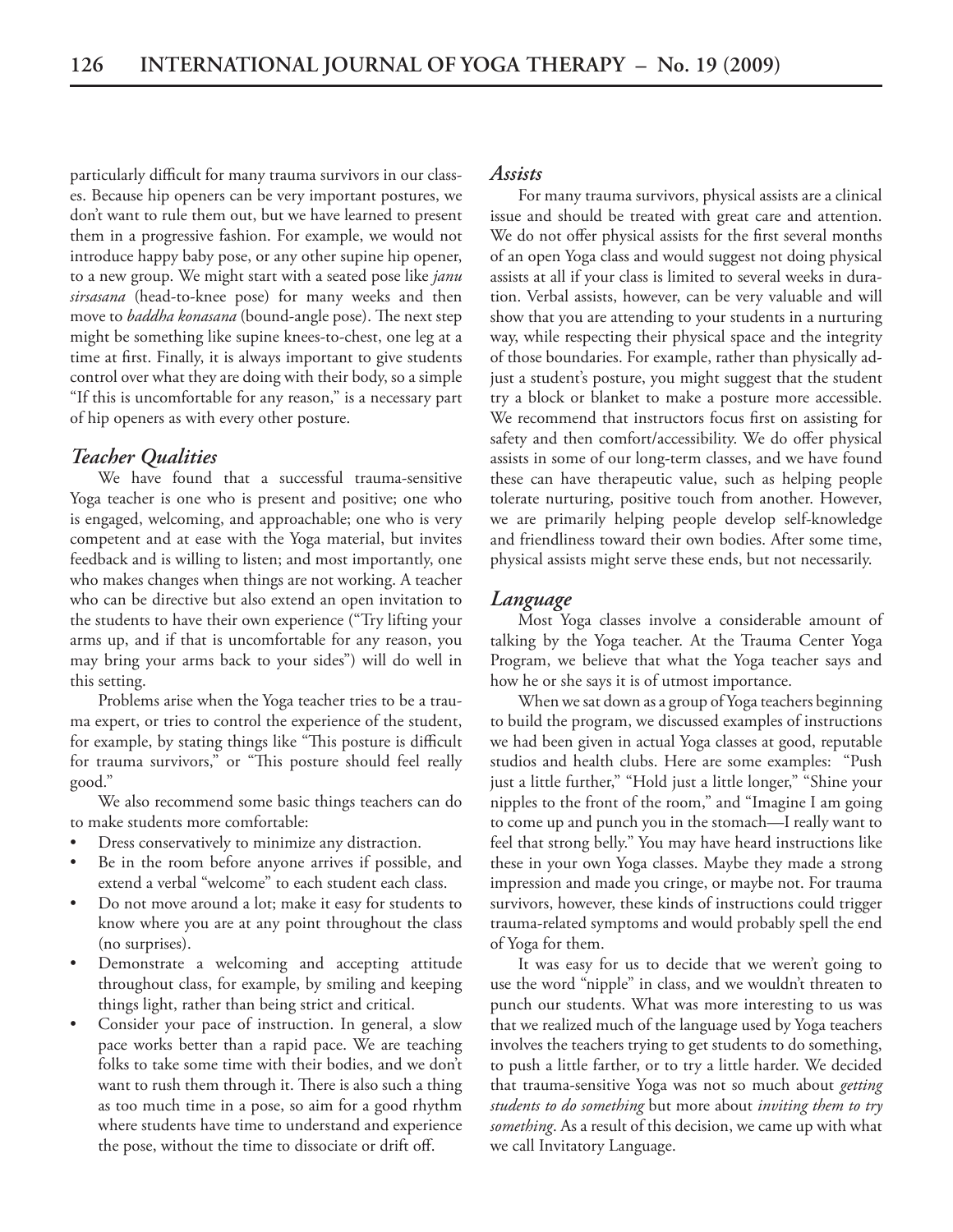Invitatory Language involves phrases such as "when you are ready," "if you like," and "as you like." Students are invited to try something, but are not required, coerced, or pushed. We do not place value so much on students doing exactly what we say or pleasing us, but in being willing to listen to their own bodies and acting accordingly. This takes time and patience to develop, but it is one of the ways we have found Yoga to be most therapeutic for trauma survivors.

Our instructions are clear and simple, but we make an effort to invite students rather than command them. Consider the following two sets of instructions: "Stand up tall," and "If you like, try standing up tall." Try giving yourself each of these instructions out loud. Get a feeling for the differences between these two simple instructions, and you will have a clearer understanding of a key principle of trauma-sensitive Yoga.

Invitatory Language supports the primary clinical goal of helping trauma survivors develop a friendly, nondemanding, gentle relationship with their bodies. Trauma survivors tend to have a deeply antagonistic relationship with the body.3 The trauma clinicians we work with have concluded that for trauma survivors to heal, they must develop a friendly relationship with their body. This is a long and challenging path and takes great patience. For some trauma survivors, becoming friendly with the body might start with not utterly hating it. Yoga teachers need to be prepared to help people wherever they are at in the process.

### **Choices and Community**

Along with the principals discussed above, Trauma Center Yoga teachers keep in mind the healing benefits of two key elements of a group Yoga practice: making choices and community.

The process of being traumatized involves a fundamental lack of choice—you were in the wrong place at the wrong time. Your choices as an individual did not matter. What happened happened, despite your complete insistence that it not happen. This can result in a deeply damaged sense of agency in the world and a complete lack of faith that you can do anything to improve your situation or change things to better suit yourself.

In our Yoga classes, along with utilizing invitatory language, we explicitly invite students to make choices around what feels best. We acknowledge that some of the poses we invite them to try may not actually work for their unique body. For many students, the invitation to make these choices feels brand new and even radical. They may have never before been empowered in this way. Discovering what

does and does not feel good or comfortable in their body is very challenging and takes a lot of patience. Identifying how the body feels is very difficult for trauma survivors who have, in many cases, been avoiding noticing their bodies or neglecting to care for their bodies for a prolonged period of time. Making choices to lessen pain, strain, or discomfort may be more challenging still.

As an example, sometimes in class we might hold *virabhadrasana* (warrior pose) for a slow descending count of four. The slow counting by the instructor provides a thread for students to hold on to, letting them know that the holding will not last indefinitely. While students are breathing in the pose, the instructor might say, "If you are experiencing any discomfort or pain, please be willing to come out of the pose" or, "As we hold the pose, remember that you are welcome to bring yourself out of the pose whenever you are ready."

While this kind of instruction might occur in any Yoga class, we have found it to be an essential aspect of a traumasensitive class. For this reason, these gentle reminders might be given multiple times during a session, posture after posture, helping to support students in making clear, effective choices based on their own experience right in the moment. As students develop the ability to make choices for themselves based on their own internal feedback, they are learning that their feelings matter and that they can take effective action to make themselves feel better.

Finally, nurturing an environment of choice can give students the freedom to try new poses or experiences. When the culture of a class honors the students' right to make choices, students can try poses or practices that might once have been out of their comfort zone because they know they can always say no.

As with other Yoga classes, we hope that the lessons learned on the mat can be nurtured by the student and eventually applied to other settings and experiences. For example, a young woman who had been attending Trauma Center classes for a few months reported trying a Yoga class at her local studio. She said, "I finally felt like it really was OK for me to sit quietly or rest, and not do the poses that usually hurt my back and hips. I just went into child's pose or something, and joined the class when I was ready." This student was clearly able to internalize the practice of choice and found it helpful in allowing her to take a class at a public Yoga studio.

Another important aspect of the Yoga classes at the Trauma Center is the development of community. As the author and trauma clinician Judith Herman has noted, trauma survivors typically feel deeply alienated from society.